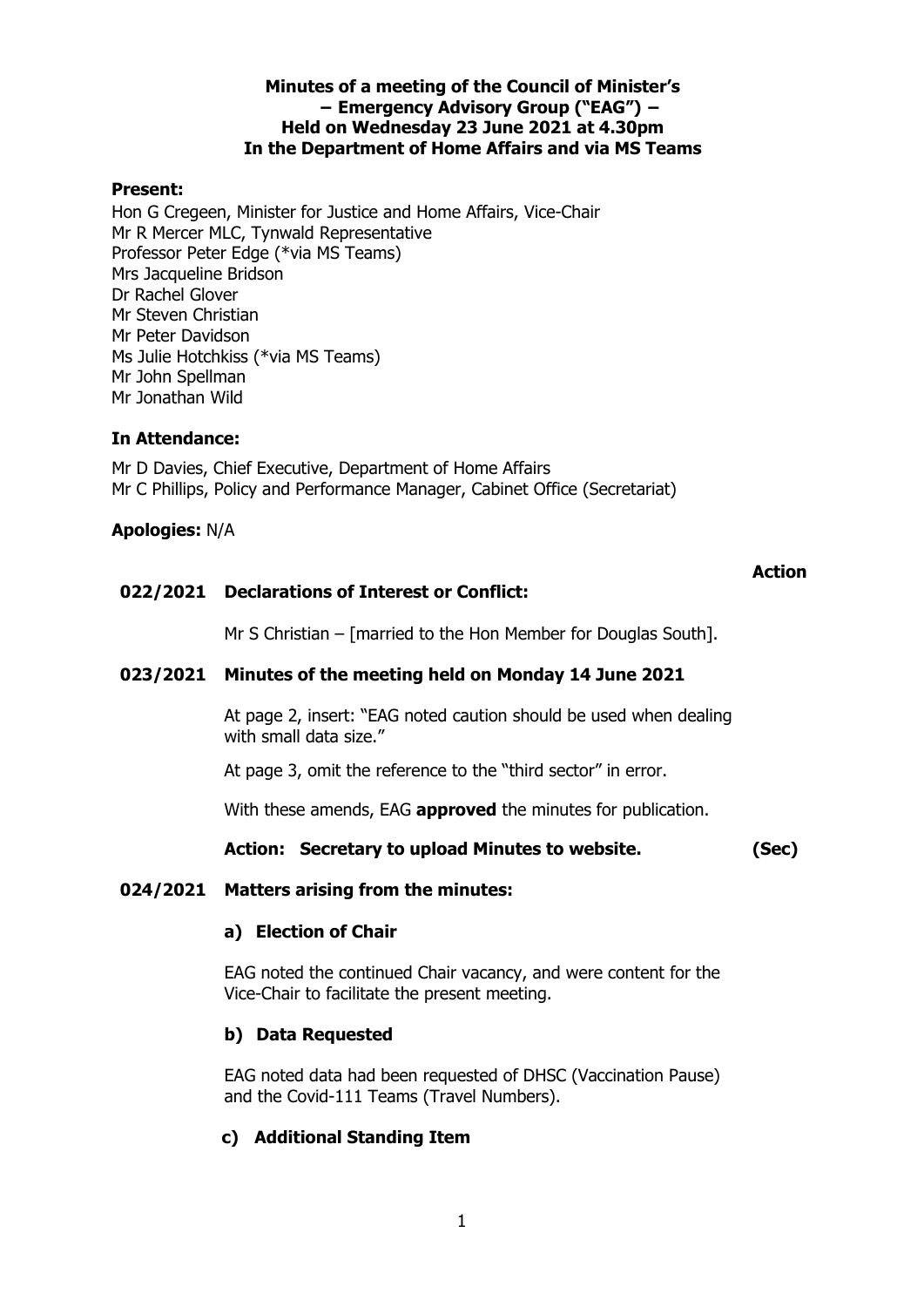EAG **requested** that "Long Term Strategy" be added as a standing **(Sec)** agenda item.

## **d) Communications Strategy**

EAG noted the upskilling of Government's communications strategy remained a topic of interest. Further to this, the EAG considered limited improvement had been evidenced to-date.

EAG discussed communications in respect of consistency, and noted technical issues in respect of the NHS app, including preregistration, and verification issues for those travelling off-Island.

Engagement with young people, and travelling with children, were two areas mentioned as worthy of particular attention. Alongside effective use of social media for audience reach. A clear Question & Answer infographic was recommended for clarity.

**Action: EAG resolved to prepare a Council of Ministers Advice Note – to outline risks in relation to communications, particularly in respect of inbound arrivals, mitigation and public messages. (DD)**

**Action: EAG resolved to form a Communications Sub-Group and advised they would welcome discussion with the Executive Director of External Relations / Head of Government Communications in this area. (SC, JB, JS, JH)**

### **025/2021 Standing Agenda Items:**

### **a) Vaccine Update**

EAG noted the present stock levels held. Discussion followed on future plans in respect of third doses and booster vaccinations. The Vice-Chair requested this standing agenda item be retitled: "Vaccine supplies, boosters and preparation for Quarter 4".

### **Action: Secretary to rename standing item: "Vaccine supplies, boosters and preparation for Quarter 4". (Sec)**

### **b) Variant Update**

EAG noted considerations in respect of emerging variants were ongoing, and discussion would likely follow at the next meeting.

EAG further noted the need for continued public messaging of "hands, face, space, and ventilation".

### **c) Mitigation (Outbreak Management Plan)**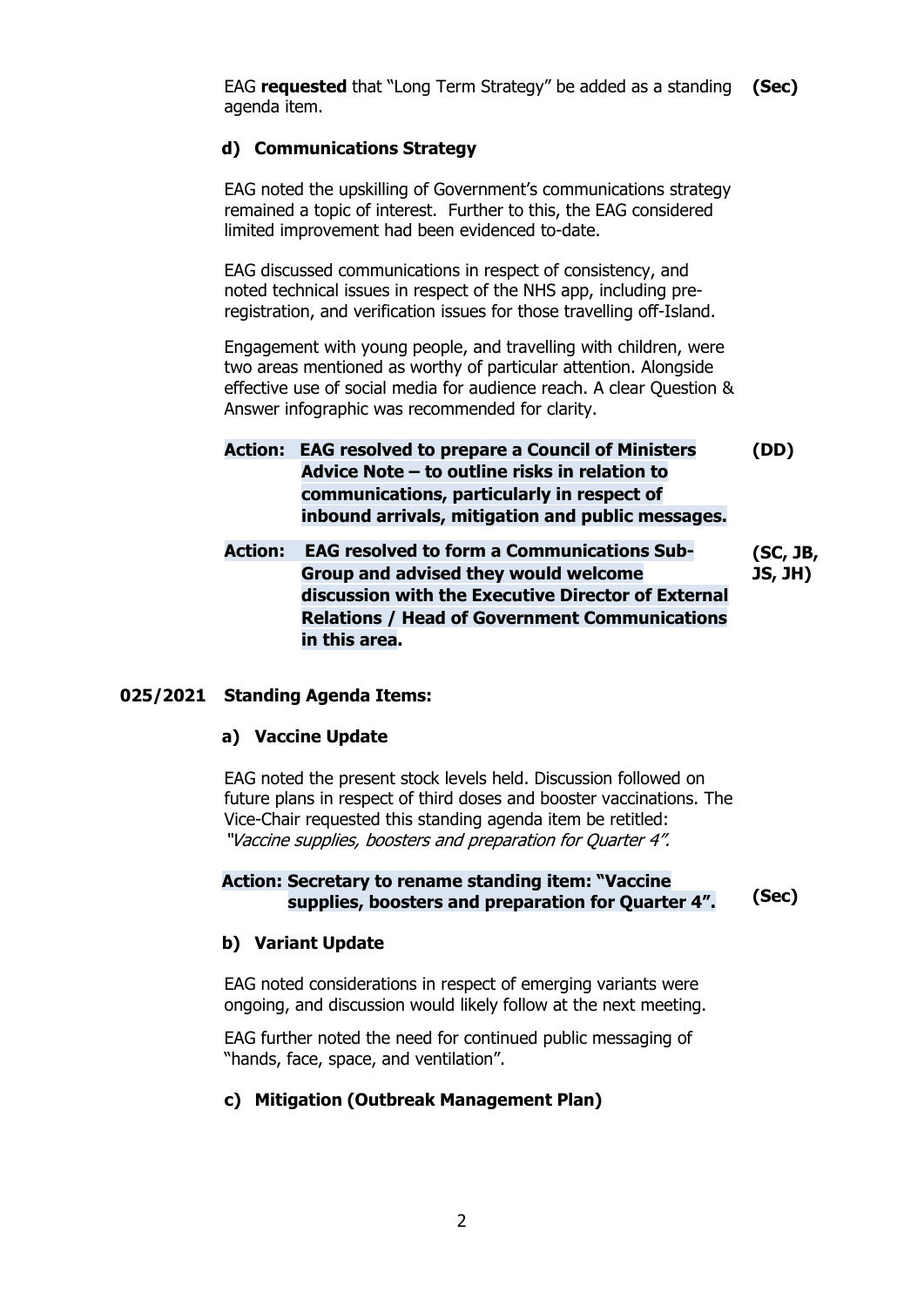EAG noted all Government Departments, agencies and bodies were now required to have a CV-19 Outbreak Management Plan available for inspection by the Director of Public Health.

EAG was advised that a National Outbreak Plan was in advanced preparation and that a copy would be circulated.

EAG discussed the principle of frontline "blue light" services potentially being double-vaccinated for resilience.

EAG considered that surge testing, contract tracing capacity, a surveillance programme, and border mitigations – were of ongoing relevance and importance.

Further discussion followed on the status of the NHS App, and potentially permitting screenshots in lieu of certification.

#### **Action: Mr Davies to circulate the National Outbreak Plan (MS Teams) – for EAG feedback. (DD)**

#### **d) Communications**

Paper: 005/2021 [Note]

EAG noted a paper submitted by JH in respect of core communication principles. Addressing misinformation was also considered helpful.

EAG discussed the merits of a coordinated pre-recorded message (or video) for distribution via air or sea routes, to capture inbound arrivals – and recommended this be considered.

EAG noted that cases reported in the media required clarity, as to whether they were either Day 01, or Day 06.

### **Action: Paper 005/2021 to be appended to the next Council of Ministers Advice Note. (Sec)**

#### **e) Community Support**

EAG noted that leads would continue discussions and dialogue with community stakeholders, working towards a future paper, potentially including consideration of the impact of "long Covid" on the Island's community.

EAG noted some local community groups and charitable entities had reportedly gone into reserve finance usage, with a potential cost implications for Government services.

#### **f) Economic Support**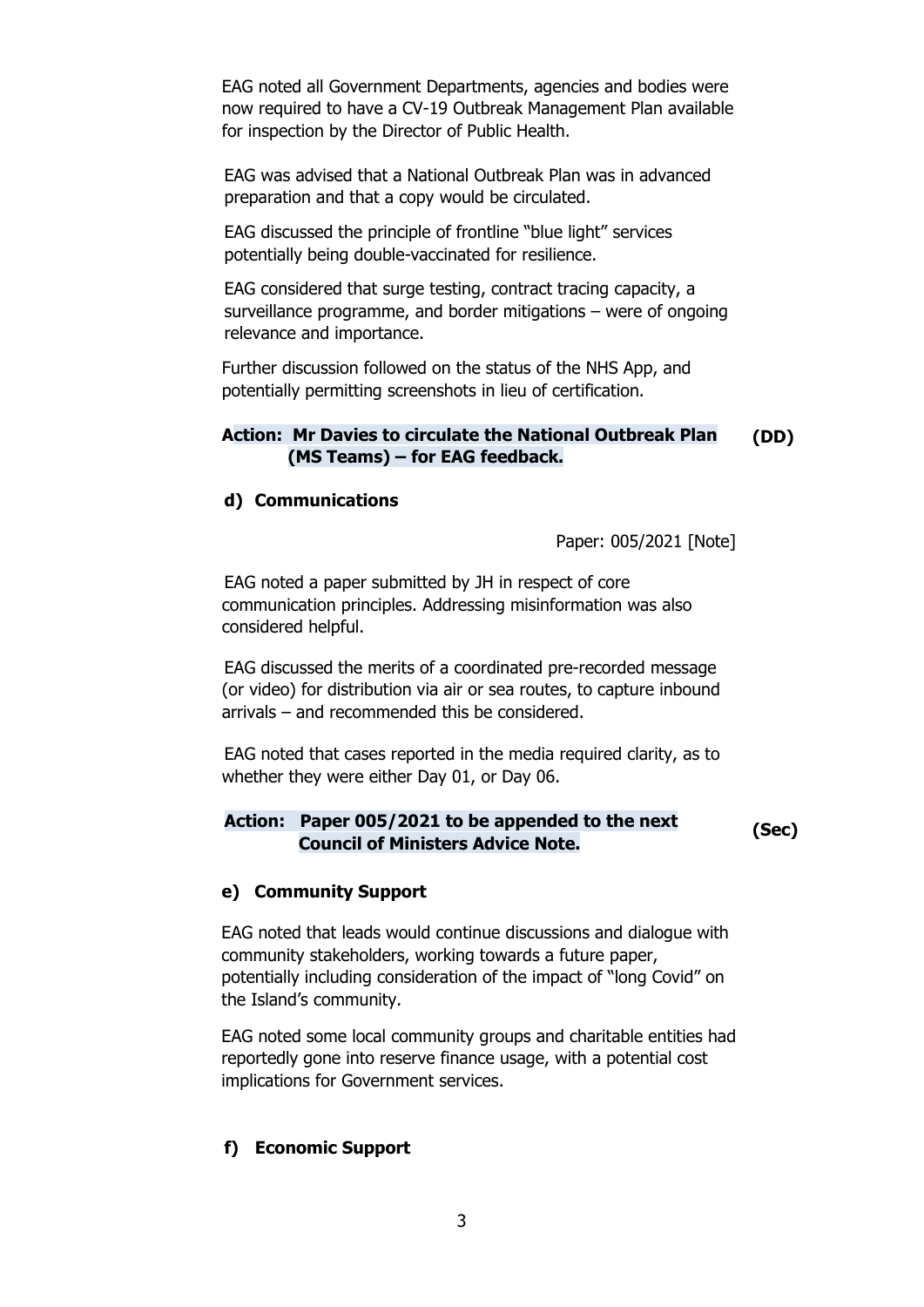EAG noted an Economic Dashboard infographic submitted by the Department for Enterprise and **requested** sight of relevant economic sector impact studies, e.g. KPMG consultancy.

## **026/2021 Any Other Business:**

## **6.1 – EAG Summary Position / Council of Ministers Advice Note:**

EAG considered the content of a draft Council of Ministers Advice Note – which was agreed in principle, commensurate on the inclusion of the additional points raised in the meeting.

## **6.2 – Long Term Strategy / Contingency Planning:**

EAG considered there could be merit in conducting a "lessons identified" database – with potential follow-on workshops to inform future emergency planning in the Isle of Man.

EAG noted that Council could be invited to consider such, within the content of EAG Advice Note(s).

## **Action: EAG Advice Note(s) to include a recommendation in respect of future emergency contingency planning. (SC)**

### **6.3 – Risk Matrix**

EAG considered a draft Risk Matrix model [circulated by SC] and discussed various applications. EAG was invited to reflect and revert with any comments at the next meeting.

#### **Action: Risk Matrix diagram to be reflected on further at the next meeting. (SC)**

### **6.4 – Surveillance Testing**

EAG discussed the possibility of using such, and suggested a Day 10 test, providing forward intelligence.

## **6.5 – Long Covid**

EAG discussed issues pertaining to matters covered under the phrase "Long Covid" and queried what work was ongoing on this topic.

### **Action: Mr Davies undertook to advise what work was ongoing in respect of Long Covid. (DD)**

### **6.6 – Tynwald Members Dialogue**